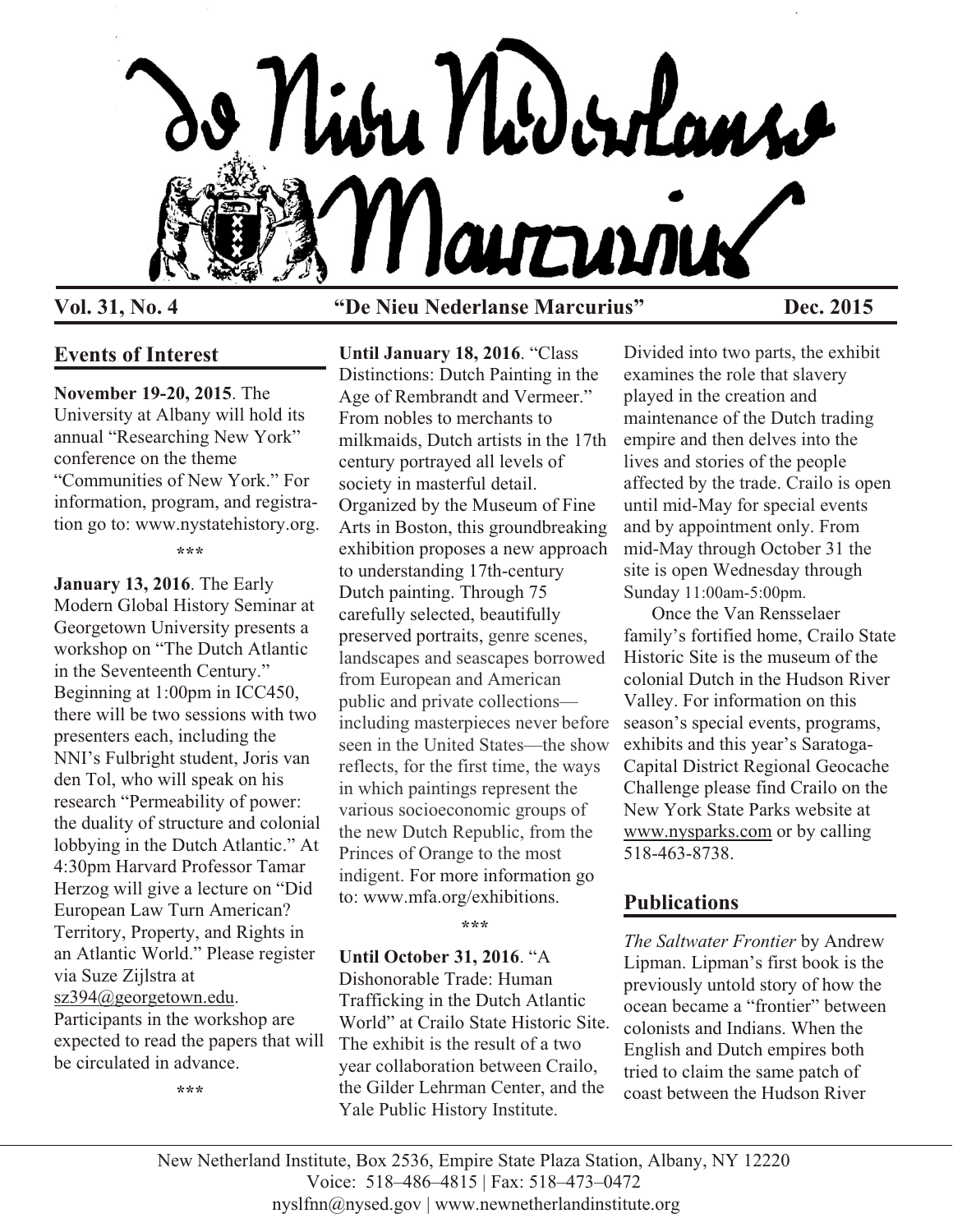and Cape Cod, the sea itself became the arena of contact and conflict. During the violent European invasions, the region's Algonquian -speaking Natives were navigators, boatbuilders, fishermen, pirates, and merchants who became active players in the emergence of the Atlantic World. Drawing from a wide range of English, Dutch, and archeological sources, Lipman uncovers a new geography of Native America that incorporates seawater as well as soil. Looking past Europeans' arbitrary land boundaries, he reveals unseen links between local episodes and global events on distant shores. 360pp. Yale University Press, 11/3/2015. ISBN: 9780300207668.

### **News et al.**

For a well-deserved 100th birthday tribute to the publication of the first volume of Stokes' *Iconongraphy of Manhattan Island*, go to: http:// nyti.ms/1PdouRQ.

**\*\*\***

Jeroen Zoetmulder, an antique dealer and appraiser in Beverwijk, Netherlands has in his possession a seal stamp of a certain Andries de Vos. He believes it may be the same person who settled in our Beverwijck. As soon as we are able to confirm the connection we will put a notice in the newsletter, including a photo of the seal.

**\*\*\***

If you have puzzled over the name Van Alsteyn/Alstein, search no more for a place name in the Low Countries. It comes from the

German regional name Holstein. For example: Michael Tadens van Alsteyn who also appears as Van Holsteyn.

# **Dutch Courses**

Dutch language course in June 2016 at Columbia University for graduate students (tuition-free). Applications are invited for a three-week summer course, consisting of a 2-week class in modern Dutch for reading knowledge, and a 1-week workshop in early modern Dutch/paleography, each section of which can be taken separately. The course is free-ofcharge. Funding has been provided through the Queen Wilhelmina Professorship at Columbia University and by the University of Amsterdam. The course has two distinct sections, and students may apply to either or both. A single letter of application will suffice for any section(s) of the course, but applicants should be sure to include the appropriate supporting materials for the particular section(s) of the course to which application is being made. Applications for all sessions are due Monday, March 14, 2016.

Weeks I & II (June 7–10 & June 14 –17) "Modern Dutch for Reading Knowledge";

Week III (June 21–24)

"17th-century Dutch/paleography."

Descriptions and requirements:

Week I & II: "Modern Dutch for Reading Knowledge." This section will cover reading skills, grammar, and vocabulary in modern Dutch. Open to all students with the equivalent of 2 semesters or more of Dutch or 4 semesters of German

at the university level. Students must submit transcripts showing their successful completion of required coursework or other evidence of competence in the language. Preference will be given to students enrolled in a PhD program. Students who have participated in this summer course in the past are invited to apply again, but preference will be given to new students. Students who are unsure whether their level of Dutch is satisfactory, should contact Ms. de Groot at: [wed23@columbia.edu](mailto:wed23@columbia.edu) to arrange an evaluation.

Week III: "17th-century Dutch Texts/paleography Workshop." The workshop will cover reading strategies of 17th-century printed and handwritten texts. Open to all students with the equivalent of 3 semesters or more of Dutch or 2 full years of German at the university level. Students must submit transcripts showing their successful completion of required coursework or other evidence of competence in the language. Students should also submit a letter stating reasons for applying. Send application to Ms. de Groot at wed23@colunbia.edu.

# **NNI News**

Study of Petrus Stuyvesant wins the NNI's 2015 Hendricks Award.

A recently released book that takes a new look at an often misunderstood and reviled figure in colonial American history has won the annual Hendricks Award for 2015 from the New Netherland Institute. *Stuyvesant Bound: An Essay on Loss Across Time* by Donna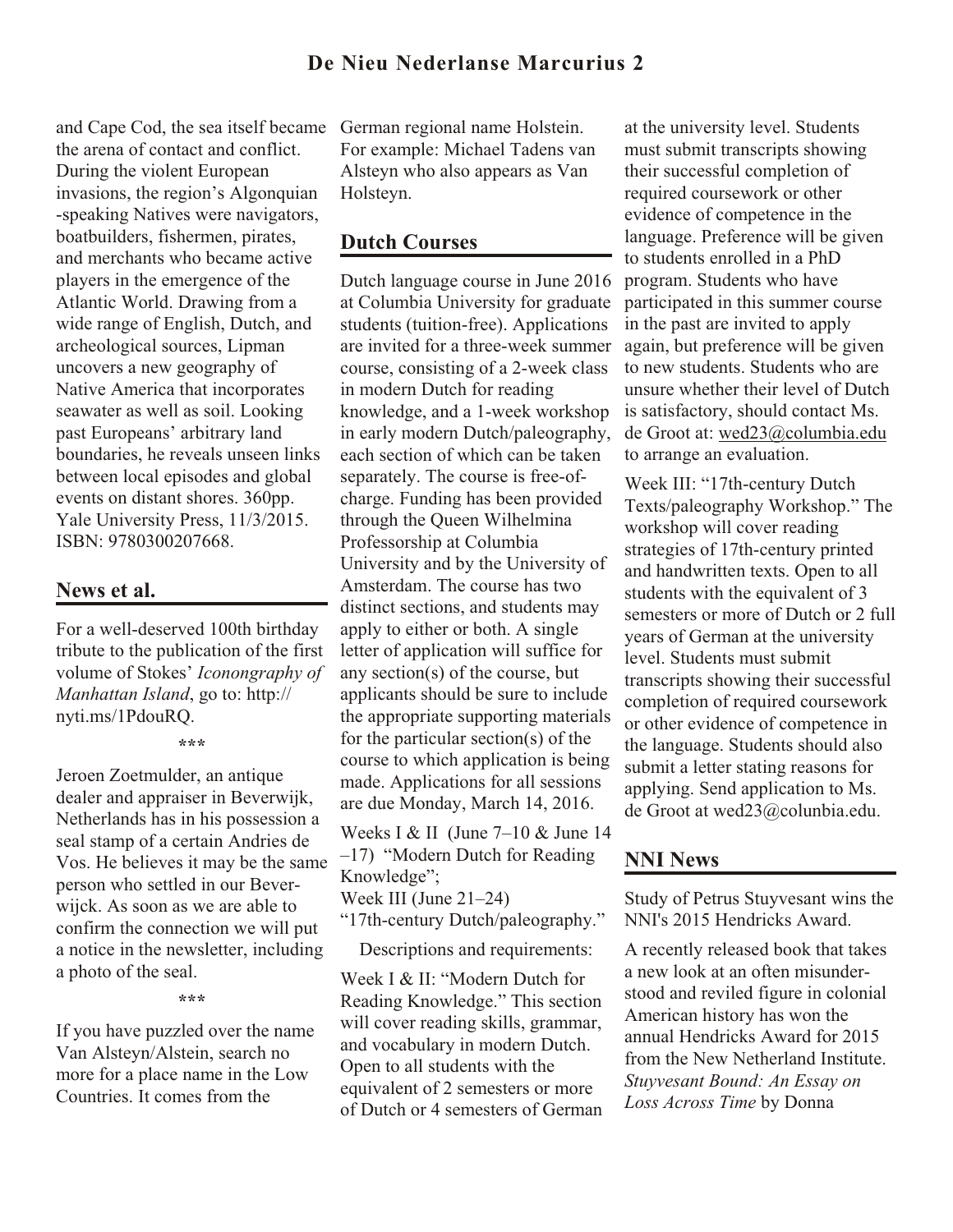### **De Nieu Nederlanse Marcurius 3**

Merrick is an innovative and compelling evaluation of the last director general of New Netherland (see March 2014 Marcurius).

The Hendricks Award is presented by the New Netherland Institute (NNI) at its annual seminar to the best book or book-length manuscript relating to any aspect of New Netherland and its legacy. The Award carries a prize of \$5,000 as well as a framed print of a painting by historical artist L. F. Tantillo.

Previous recipients of the award include *The Pinkster King and the King of Kongo* by Jeroen Dewulf in 2014 and Kiliaen van Rensselaer (1586-1643): *Designing a New World* by Janny Venema in 2011.

*Stuyvesant Bound: An Essay on Loss Across Time* can be purchased through the NNI online shop. Go to [http://www.newnetherlandinstitute.](http://www.newnetherlandinstitute.org/) [org/](http://www.newnetherlandinstitute.org/) and click on "NNI Shop."

Book-length manuscript submissions for the 2016 Hendricks Award are due February 1, 2016. For more information on the award as well as a listing of other Award winners, go to: www.newnetherlandinstitute.org/ programs/awards/hendricks-award.

**\*\*\***

On Thursday, October 1, ten teachers met at the Greater Capital Region Teacher Center for a follow-up to NNI's August teacher workshop, "Teaching Dutch Colonial History with the New York State Social Studies Framework." The teachers were led by Jessica Maul, a certified teacher and consultant specializing in the use of historical documents in the

classroom, in a two-and-a-half hour workshop. With content expertise provided by Janny Venema, the teachers worked with the records of New Netherland to create and modify lessons for their classrooms to be implemented in the coming months. It was a fantastic group of teachers who are very excited to use primary sources to teach the history of the Dutch colonies in their fourth-grade, seventh-grade, and undergraduate classrooms. The teachers will meet again in December to debrief after implementing their lessons and to discuss strategies for incorporating Dutch colonial history into their curricula in the future.

**\*\*\***

The fourth episode of our "New Netherland *Praatjes*" podcast with Susanah Romney is now available. Future episodes will feature multifaceted scholar Jeroen Dewulf and New Netherland Research Center Associate Director Janny Venema. Also available is the audio of the fifteen presentations at our September 2015 conference, "The Dutch in American Across the Centuries: Connections and Comparisons."

#### **Totidem Verbis**

When the Dutch Invaded England by Peter A. Douglas (concluded)

Parliament took the opportunity to impose certain conditions on the new sovereigns, who agreed to accept the principles of the newly passed Bill of Rights, which laid down limits to the powers of the

sovereign, set out the rights of Parliament, and other stipulations. It remains a fundamental instrument of constitutional law and one of the great historical charters of British liberties. The Bill of Rights also determined the line of succession and barred Roman Catholics from the throne, a ban that still stands.

Thus a Dutch Stadtholder from The Hague became King William III of England and William II of Scotland ("Dutch Billy"), an event that shaped much of the history of his adopted country, and the country of his birth. William and Mary ruled together until Mary's death in 1694, after which William ruled alone until his own death in 1702, age 51. He is still referred to familiarly in certain areas of Northern Ireland and Scotland as "King Billy."

In Brixham today there remains a faint lingering Dutch flavor. Some of the Dutch soldiers who came over with William settled in Brixham and married local women, and Dutch surnames are still common in the town. There's a steep road leading from the harbor to where the Dutch made their camp that's still called Overgang, signifying a passage or crossing. Unveiled in 1889, a statue of William, cutting a somewhat pompous pose, stands on the Brixham waterfront to commemorate the invasion. The inscription states that William landed near this spot and issued his famous declaration: "The Liberty of England and the Protestant Religion I Will Maintain." "Je Maintiendrai" remains the motto on the coat of arms of the Kingdom of the